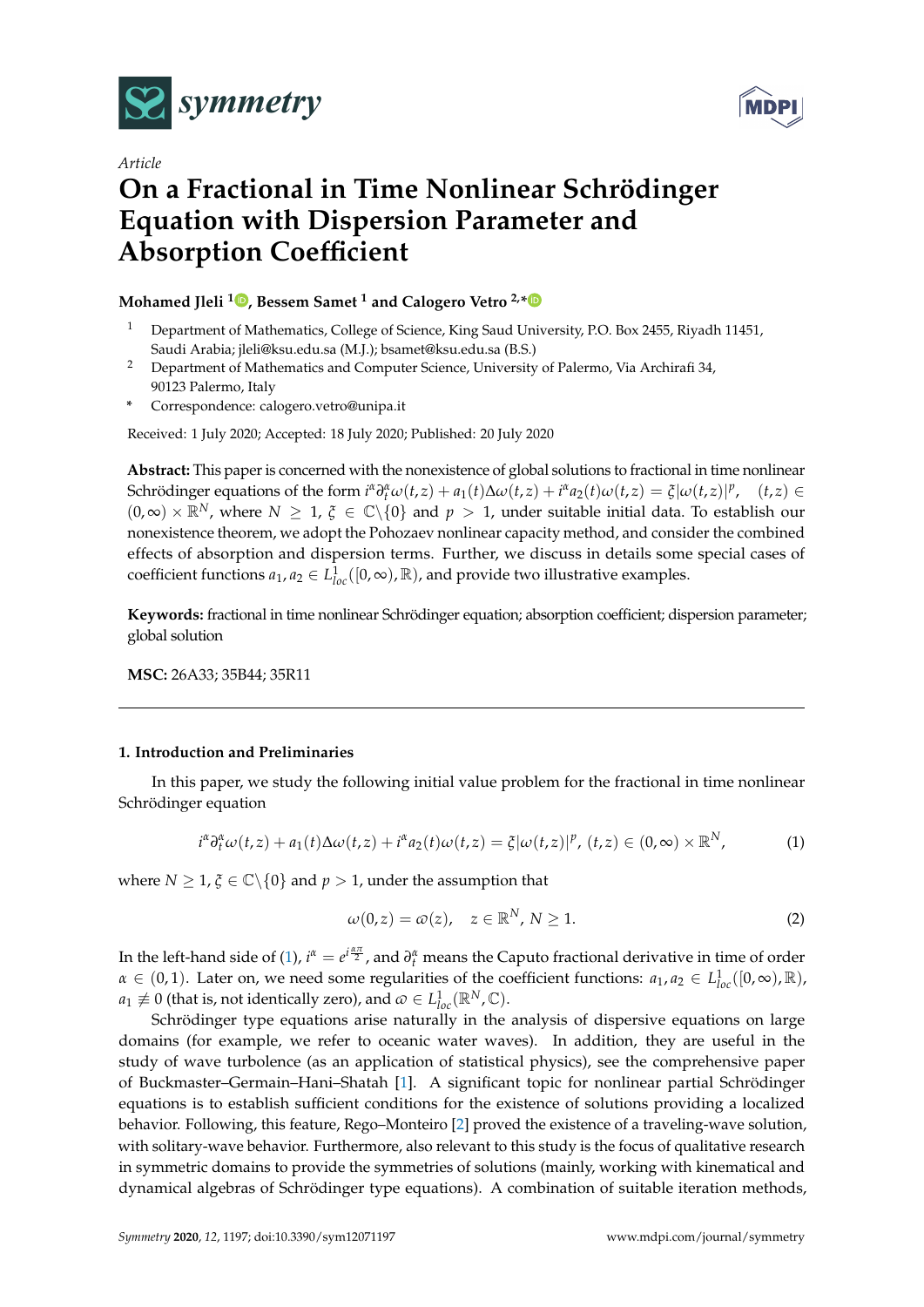maximum principle and method of moving planes, is useful to detect symmetries of positive solutions and nonexistence results (see, for example, [\[3\]](#page-11-2)). We also mention the recent works of Peng–Zhao [\[4\]](#page-11-3) (global existence and blow-up of solutions) and Hoshino [\[5\]](#page-11-4) (asymptotic behavior of solutions).

In [\[6\]](#page-11-5), the authors considered the nonlinear Schrödinger equation in the form

$$
i\partial_t \omega(t,z) + a_1(t)\Delta \omega(t,z) + ia_2(t)\omega(t,z) = \xi |\omega(t,z)|^p, \quad (t,z) \in (0,\infty) \times \mathbb{R}^N,
$$

(that is, set  $\alpha = 1$  in [\(1\)](#page-0-0)), in the context of optical soliton systems, where  $a_1(t)$  plays the role of dispersion parameter, and  $a_2(t)$  means the absorption coefficient.

In absence of absorption (that is,  $a_2 \equiv 0$ ), and setting the dispersion term equal to one (that is,  $a_1 \equiv 1$ ), Ikeda-Wakasugi [\[7\]](#page-11-6) studied the mathematical model

<span id="page-1-0"></span>
$$
i\partial_t \omega(t, z) + \Delta \omega(t, z) = \xi |\omega(t, z)|^p, \quad (t, z) \in (0, \infty) \times \mathbb{R}^N.
$$
 (3)

In detail, the authors considered the global behavior of solutions to problem [\(3\)](#page-1-0), then they established a finite-time blow-up result of an *L*<sup>2</sup>-solution whenever  $p \in (1, 1 + \frac{2}{N})$ . The same problem [\(3\)](#page-1-0) was discussed by Ikeda–Inui [\[8\]](#page-11-7). This time, they established a small data blow-up result of *H*<sup>1</sup> -solution, whenever  $p \in (1, 1 + \frac{4}{N}).$ 

Furthermore, a revival of interest to the study of Schrödinger equation is linked to the theory of fractional calculus (see, for example, the books of Kilbas–Srivastava–Trujillo [\[9\]](#page-11-8) and Samko–Kilbas–Marichev [\[10\]](#page-11-9)).

Let  $h \in C([0, T])$  be a real-valued function and, as usual, denote by  $\Gamma(\cdot)$  the Gamma function. Here, we recall that the Riemann–Liouville fractional integrals of order  $\sigma > 0$ , are given as

$$
(I_0^{\sigma}h)(t) = \frac{1}{\Gamma(\sigma)} \int_0^t (t-u)^{\sigma-1} h(u) du, \quad 0 < t \leq T
$$

and

$$
(I_T^{\sigma}h)(t) = \frac{1}{\Gamma(\sigma)} \int_t^T (u-t)^{\sigma-1} h(u) du, \quad 0 \le t < T.
$$

We note that the limit of  $(I_0^{\sigma}h)(t)$ , as *t* approaches zero from the right, is zero. So, we can put  $(I_0^{\sigma}h)(0) = 0$  to extend by continuity  $I_0^{\sigma}h$  to  $[0, T]$ . The similar extended continuity holds for  $I_T^{\sigma}h$ , by taking  $(I_T^{\sigma}h)(T) = 0$ .

In addition, the Caputo derivative of order  $\sigma \in (0,1)$  of  $h \in C^1([0,T])$  is obtained as

$$
(\partial_t^{\sigma} h)(t) = (I_0^{1-\sigma} h')(t), \quad 0 < t < T.
$$

In such a framework setting, we mention that the fractional version of [\(3\)](#page-1-0), that is,

$$
i^{\alpha} \partial_t^{\alpha} \omega + \Delta \omega = \xi |\omega|^p, \quad t > 0, \, z \in \mathbb{R}^N,
$$

received the attention of Zhang–Sun–Li [\[11\]](#page-11-10), whose studies lead to nonexistence (blow-up) results of global solutions with suitable initial values and  $p \in (1, 1 + \frac{2}{N})$ .

For further interesting contributions to the analysis of the blow-up behavior of solutions to fractional nonlinear Schrödinger problems, we mention the papers of Fino–Dannawi–Kirane [\[12\]](#page-11-11) (semilinear equation with fractional Laplacian), Ionescu–Pusateri [\[13\]](#page-11-12) (equation in dimension one with cubic nonlinearities) and Kirane–Nabti [\[14\]](#page-11-13) (nonlocal in time equation). Finally, we recall the paper of Li–Ding–Xu [\[15\]](#page-11-14) where a cubic non-polynomial spline method is implemented to solve the time-fractional nonlinear Schrödinger equation. Furthermore, the stability of the method is analyzed by Fourier analysis. Moreover, Shi–Ma–Ding [\[16\]](#page-11-15) studied a fourth-order quasi-compact conservative difference scheme and provided precise informations on its stability. Resuming, now-a-day nonlinear Schödinger equations play a crucial role in modelling and controlling the behavior of optical soliton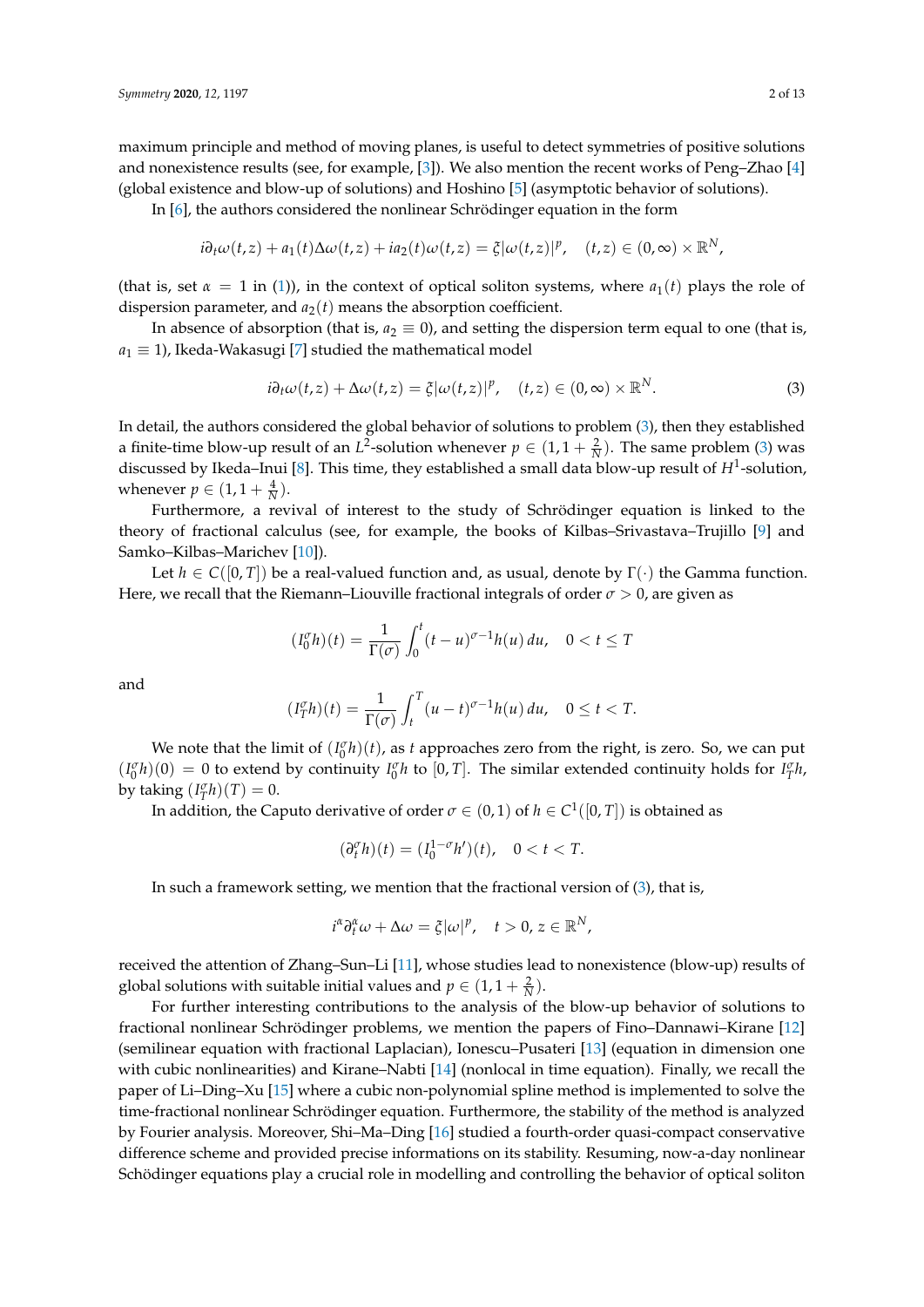systems. The physical significance of considering the fractional in time version of such an equation, is mainly related to the description of the evolution of the above system in terms of Lévy motion, instead of the Brownian motion (see, for example, [\[17\]](#page-12-0)).

Mathematically, we are concerned with the solvability of problem  $(1)$  and  $(2)$ , depending on the behaviors of  $a_1$  and  $a_2$  at infinity. The approach is based on the nonlinear capacity method of Pohozaev [\[18\]](#page-12-1), whose main skill is the ability to use specific test and cut-off functions related to the particular form of the nonlinear operator in the differential equation driving the problem. Following [\[18\]](#page-12-1), and particularizing the method for Equation [\(1\)](#page-0-0), we construct a nonexistence theorem and discuss some consequences, over the following definition.

<span id="page-2-0"></span>**Definition 1.** Let  $Q_T = (0, T) \times \mathbb{R}^N$ . Then,  $\omega \in L^p_{loc}((0, \infty) \times \mathbb{R}^N, \mathbb{C})$  satisfying the integral equation

<span id="page-2-1"></span>
$$
-i^{\alpha} \int_{\mathbb{R}^N} \varpi(z) I_T^{1-\alpha} \varphi(0, z) dz - i^{\alpha} \int_{Q_T} \omega(I_T^{1-\alpha} \varphi)_t dz dt + \int_{Q_T} a_1(t) \omega \Delta \varphi dz dt + i^{\alpha} \int_{Q_T} a_2(t) \omega \varphi dz dt = \xi \int_{Q_T} |\omega|^p \varphi dz dt,
$$
\n(4)

for all T  $>0$  and  $\varphi \in C^2(Q_T,\mathbb R)$  with  $supp_z\varphi \subset\subset \mathbb R^N$ , is a global weak solution to problems [\(1\)](#page-0-0)–[\(2\)](#page-0-1).

In Definition [1,](#page-2-0) we made use of the following integration by parts rule:

$$
\int_0^T (I_0^{\sigma} h_1)(t)h_2(t) dt = \int_0^T h_1(t) (I_T^{\sigma} h_2)(t) dt, \quad h_1, h_2 \in C([0, T]) \text{ and } \sigma > 0.
$$

<span id="page-2-5"></span>**Remark 1.** *Given two complex numbers*  $\varpi$ ,  $\xi$ , *we denote by*  $\varpi_1$ ,  $\xi_1$  (respectively,  $\varpi_2$ ,  $\xi_2$ ) the real part *(respectively, the imaginary part) of*  $\varpi$ *,*  $\xi$ *. If*  $\omega \in L_{loc}^p((0,\infty)\times \R^N,\mathbb{C})$  *<i>is a global weak solution to* [\(1\)](#page-0-0)–[\(2\)](#page-0-1)*, then we have the following facts:*

(i) [\(4\)](#page-2-1) *implies that*

<span id="page-2-2"></span>
$$
\int_{\mathbb{R}^N} \left( -r_{\alpha}\omega_1 + s_{\alpha}\omega_2 \right) I_T^{1-\alpha} \varphi(0, z) dz + \int_{Q_T} \left( -r_{\alpha}\omega_1 + s_{\alpha}\omega_2 \right) (I_T^{1-\alpha} \varphi)_t dz dt \n+ \int_{Q_T} a_1(t)\omega_1 \Delta \varphi dz dt + \int_{Q_T} \left( r_{\alpha}\omega_1 - s_{\alpha}\omega_2 \right) a_2(t) \varphi dz dt \n= \tilde{\zeta}_1 \int_{Q_T} |\omega|^p \varphi dz dt,
$$
\n(5)

*for all T*  $> 0$  *and*  $\varphi \in C^2(Q_T,\mathbb{R})$  *with*  $\text{supp}_z\varphi \subset\subset \mathbb{R}^N$ *, where* 

$$
r_{\alpha} = \cos\left(\frac{\alpha \pi}{2}\right)
$$
 and  $s_{\alpha} = \sin\left(\frac{\alpha \pi}{2}\right)$ .

(ii)  $\nu = -i\omega \in L_{loc}^p((0, \infty) \times \mathbb{R}^N, \mathbb{C})$  *is a global weak solution to* 

<span id="page-2-3"></span>
$$
i^{\alpha}\partial_t^{\alpha}\nu + a_1(t)\Delta \nu + i^{\alpha}a_2(t)\nu = \tilde{\xi}|\nu|^p, \quad t > 0, \ z \in \mathbb{R}^N,
$$
 (6)

*under the assumption that*

<span id="page-2-4"></span>
$$
\nu(0, z) = \tilde{\omega}(z), \quad z \in \mathbb{R}^N,
$$
\n(7)

*where*  $\tilde{\xi} = -i\xi$  *and*  $\tilde{\omega}(z) = -i\omega(z)$ *.*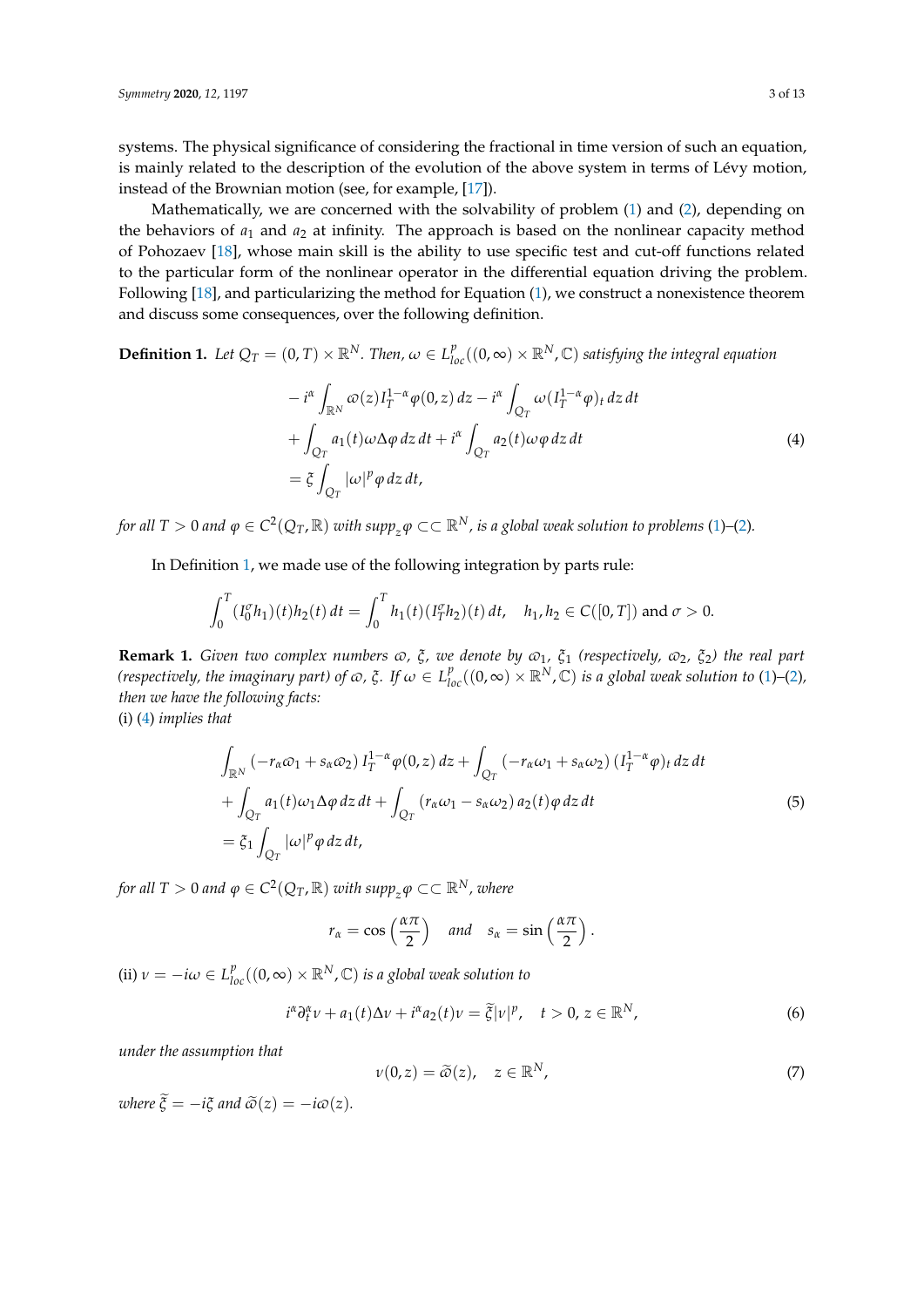## **2. Non-Existence Theorem and Implications**

Let  $p \in (1, 1 + \frac{2}{N})$ ,  $\zeta \in \mathbb{C} \setminus \{0\}$  and  $\omega \in L^1(\mathbb{R}^N, \mathbb{C})$ . For the reader's convenience, we collect the hypotheses on the data of problem [\(1\)](#page-0-0):

$$
(P_1) \qquad \liminf_{T\to\infty} T^{\alpha\left(\frac{N+2}{2}\right)} \left( T^{\frac{\alpha p}{p-1}} \int_0^1 |a_1(Tu)|^{\frac{p}{p-1}} du + \int_0^1 |a_2(Tu)|^{\frac{p}{p-1}} du \right) = 0;
$$

$$
(P_2)_a \t\t \t\t \xi_1 \int_{\mathbb{R}^N} (r_\alpha \omega_1 - s_\alpha \omega_2) dz > 0;
$$

 $(P_2)_b$  $\int_{\mathbb{R}^N} (r_\alpha \omega_2 + s_\alpha \omega_1) dz > 0.$ 

Using the above hypotheses we establish the following nonexistence result for problems  $(1)$ – $(2)$ .

<span id="page-3-2"></span>**Theorem 1.** *If*  $(P_1)$  *and*  $(P_2)_a$  (or  $(P_2)_b$ ) hold, then problems [\(1\)](#page-0-0) and [\(2\)](#page-0-1) admits no global weak solution.

This theorem is convenient in many cases of practical interest. Consequently, we discuss in details some special classes of coefficient functions in [\(1\)](#page-0-0), and provide two illustrative examples.

We assume  $a_1 \in L^\infty([0,\infty),\mathbb{R})$ , to deduce that

$$
T^{\alpha\left(\frac{N+2}{2}\right)}T^{\frac{-\alpha p}{p-1}}\int_{0}^{1}|a_{1}(Tu)|^{\frac{p}{p-1}}du \leq ||a_{1}||_{\infty}^{\frac{p}{p-1}}T^{\alpha\left(\frac{N+2}{2}-\frac{p}{p-1}\right)},
$$
  
\n
$$
\Rightarrow \lim_{T \to \infty}T^{\alpha\left(\frac{N+2}{2}\right)}T^{\frac{-\alpha p}{p-1}}\int_{0}^{1}|a_{1}(Tu)|^{\frac{p}{p-1}}du = 0 \quad \text{(recall } p \in (1, 1 + \frac{2}{N})\text{).}
$$

Consequently, we may modify hypothesis  $(P_1)$  to the form

$$
(P_1)' \qquad \liminf_{T \to \infty} T^{\alpha\left(\frac{N+2}{2}\right)} \int_0^1 |a_2(Tu)|^{\frac{p}{p-1}} du = 0,
$$

and so we have the result:

<span id="page-3-0"></span>**Corollary 1.** If  $(P_1)'$  and  $(P_2)_a$  (or  $(P_2)_b$ ) hold, then problems [\(1\)](#page-0-0) and [\(2\)](#page-0-1), with  $a_1 \in L^\infty([0,\infty),\mathbb{R})$ , admits *no global weak solution.*

**Remark 2.** We point out that the constant choices  $a_1 \equiv 1$  $a_1 \equiv 1$  $a_1 \equiv 1$  and  $a_2 \equiv 0$ , lead to interpret Corollary 1 as the *nonexistence result of Zhang–Sun–Li ([\[11\]](#page-11-10), Theorem 2.2).*

Fixing  $a_1 \in L^\infty([0,\infty),\mathbb{R})$ , we set

<span id="page-3-1"></span>
$$
a_2(t) = (1+t)^{-q}, t > 0, q > 0, \quad 0 < \alpha < \frac{2}{N+2}.
$$
 (8)

So, we focus particular attention on the following cases: Case 1: *q* satisfies the inequality

$$
q\geq \frac{p-1}{p}.
$$

The choices in [\(8\)](#page-3-1) lead us to obtain that

$$
\int_0^1 |a_2(Tu)|^{\frac{p}{p-1}} du = \int_0^1 (1+Tu)^{\frac{-qp}{p-1}} du
$$
  
= 
$$
\begin{cases} T^{-1} \ln(1+T) & \text{if } q = \frac{p-1}{p}, \\ C_{q,p} T^{-1} \left[ 1 - (1+T)^{1-\frac{qp}{p-1}} \right] & \text{if } q > \frac{p-1}{p}, \end{cases}
$$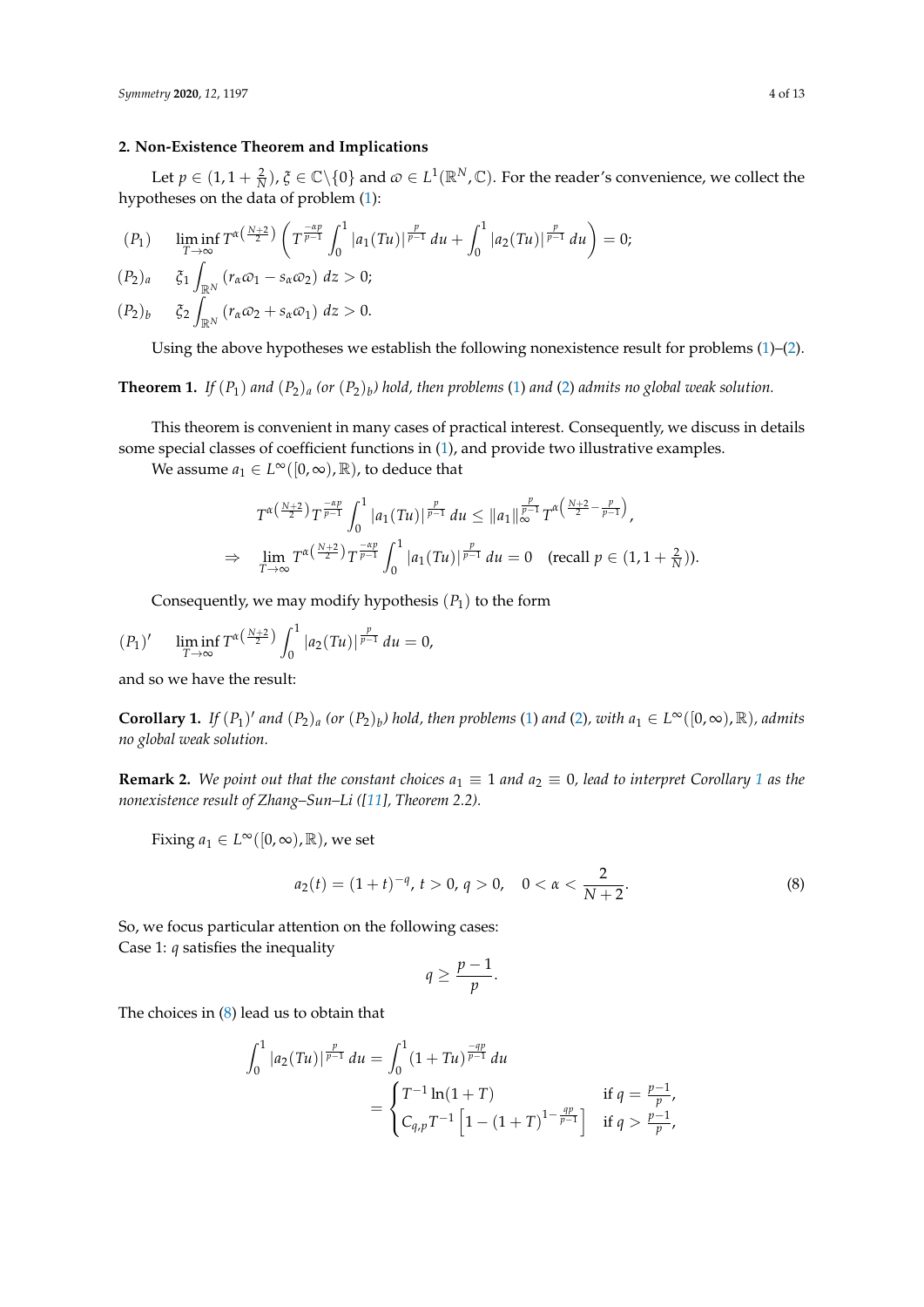for some  $C_{q,p} > 0$  (that is, a constant depending on *q* and *p*). This means that

$$
T^{\alpha(\frac{N+2}{2})} \int_0^1 |a_2(Tu)|^{\frac{p}{p-1}} du = \begin{cases} O\left(T^{\alpha(\frac{N+2}{2})-1} \ln(1+T)\right) & \text{if } q = \frac{p-1}{p}, \\ O\left(T^{\alpha(\frac{N+2}{2})-1}\right) & \text{if } q > \frac{p-1}{p}, \end{cases}
$$

as *T* goes to infinity, which gives us hypothesis  $(P_1)'$  (by the choice of  $\alpha$  in  $(8)$ ).

Case 2:  $q$  is restricted to positive values satisfying the inequalities

<span id="page-4-0"></span>
$$
\frac{\alpha(N+2)(p-1)}{2p} < q < \frac{p-1}{p}.\tag{9}
$$

Since by [\(8\)](#page-3-1) we work with  $\alpha \in (0, \frac{2}{N+2})$ , then we have

$$
\{q: (9) \text{ holds true}\}\neq \emptyset,
$$
  
\n
$$
\Rightarrow \int_0^1 |a_2(Tu)|^{\frac{p}{p-1}} du = C_{q,p} T^{\frac{qp}{p-1}} \left[ (1+T^{-1})^{1-\frac{qp}{p-1}} - T^{\frac{qp}{p-1}-1} \right],
$$
  
\n
$$
\Rightarrow T^{\alpha(\frac{N+2}{2})} \int_0^1 |a_2(Tu)|^{\frac{p}{p-1}} du = O\left( T^{\frac{-qp}{p-1}+\alpha(\frac{N+2}{2})} \right), \text{ as } T \text{ goes to infinity.}
$$

which gives us again hypothesis  $(P_1)'$ .

In both the cases, by Corollary [1](#page-3-0) we can conclude that there is no global weak solution to problems [\(1\)](#page-0-0) and [\(2\)](#page-0-1).

Summarizing the above facts, we have the following result.

<span id="page-4-3"></span>**Corollary 2.** *If*  $(P_2)_a$  (or  $(P_2)_b$ ), [\(8\)](#page-3-1), and  $q > \frac{\alpha(N+2)(p-1)}{2p}$  $\frac{2(p-1)}{2p}$  *hold, then problems* [\(1\)](#page-0-0) *and* [\(2\)](#page-0-1)*, with*  $a_1 \in$ *L* <sup>∞</sup>([0, ∞), R)*, admits no global weak solution.*

Relaxing the hypothesis on  $a_1$  (that is, considering again  $a_1 \in L^1_{loc}([0,\infty),\mathbb{R})$ ,  $a_1 \not\equiv 0$ ), we set  $a_2 \equiv 0$  in [\(1\)](#page-0-0). This means that we reduce hypothesis ( $P_1$ ) to the following

$$
(P_1)'' \quad \liminf_{T \to \infty} T^{\alpha \left(\frac{N+2}{2} - \frac{p}{p-1}\right)} \int_0^1 |a_1(Tu)|^{\frac{p}{p-1}} du = 0.
$$

So, Theorem [1](#page-3-2) is restated in the following form.

<span id="page-4-1"></span>**Corollary 3.** If  $(P_1)''$  and  $(P_2)_a$  (or  $(P_2)_b$ ) hold, then problems [\(1\)](#page-0-0) and [\(2\)](#page-0-1), with  $a_2 \equiv 0$ , admits no global *weak solution.*

To illustrate the above corollary, we choice the coefficient function

<span id="page-4-2"></span>
$$
a_1(t) = (1+t)^r, \quad t > 0, \text{ for some } r > 0. \tag{10}
$$

We note that  $a_1 \notin L^\infty([0,\infty),\mathbb{R})$  and

$$
\int_0^1 |a_1(Tu)|^{\frac{p}{p-1}} du = C_{r,p} T^{\frac{rp}{p-1}} \left[ (1+T^{-1})^{\frac{rp}{p-1}+1} - T^{-\frac{rp}{p-1}-1} \right]
$$
  
\n
$$
\Rightarrow T^{\alpha \left( \frac{N+2}{2} - \frac{p}{p-1} \right)} \int_0^1 |a_1(Tu)|^{\frac{p}{p-1}} du = O \left( T^{\alpha \left( \frac{N+2}{2} - \frac{p}{p-1} \right) + \frac{rp}{p-1}} \right),
$$

as *T* goes to infinity,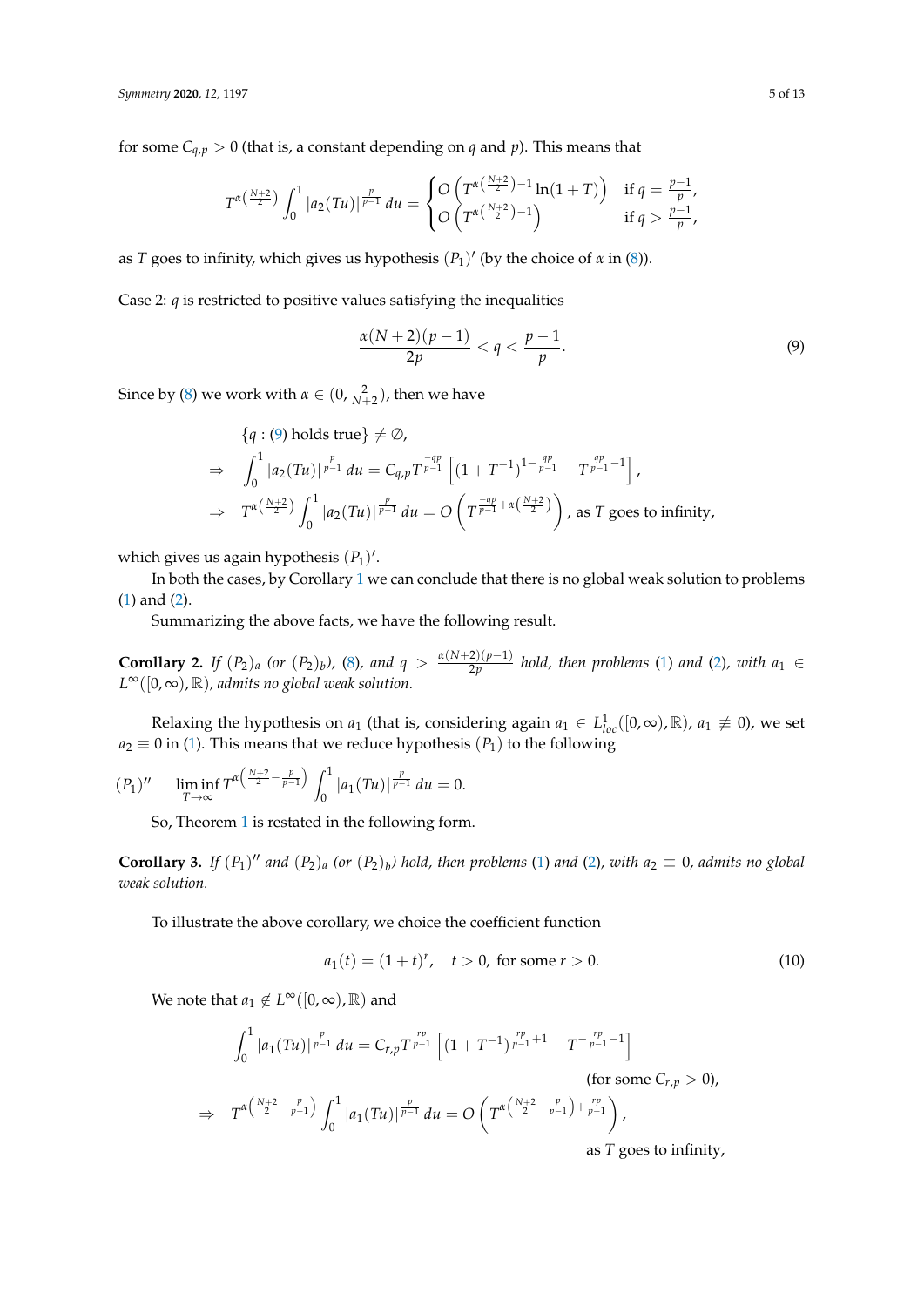which gives us easily hypothesis  $(P_1)''$  by the choice

<span id="page-5-0"></span>
$$
0 < r < \alpha \quad \text{and} \quad 1 < p < 1 + \frac{2(\alpha - r)}{\alpha N + 2r}.\tag{11}
$$

In such a situation, Corollary [3](#page-4-1) is restated in the following way:

**Corollary 4.** If  $(P_1)''$ ,  $(P_2)_a$  (or  $(P_2)_b$ ), [\(10\)](#page-4-2) and [\(11\)](#page-5-0) hold, then problems [\(1\)](#page-0-0) and [\(2\)](#page-0-1), with  $a_2 \equiv 0$ , admits no *global weak solution.*

The last situation to consider is that of

<span id="page-5-1"></span>
$$
a_1(t) = (1+t)^r
$$
 and  $a_2(t) = (1+t)^{-q}$ ,  $t > 0$ , for some  $r, q > 0$ . (12)

From the above calculations, we know that

$$
\begin{cases} r < \alpha \text{ and } 1 < p < 1 + \frac{2(\alpha - r)}{\alpha N + 2r} \Rightarrow (P_1)'' \text{ holds true,} \\ 0 < \alpha < \frac{2}{N + 2} \text{ and } q > \frac{\alpha(N + 2)(p - 1)}{2p} \Rightarrow (P_1)' \text{ holds true.} \end{cases}
$$

This set of parameters leads us to introduce the hypothesis:

 $(P_1)'''$  $0 < r < \alpha < \frac{2}{N+2}, \quad q > \frac{\alpha(N+2)(p-1)}{2p}$  $\frac{2(p-1)}{2p}$ ,  $1 < p < 1 + \frac{2(\alpha-r)}{\alpha N+2r}$  $\frac{2(\mu-r)}{\alpha N+2r}$ .

Indeed, by Theorem [1](#page-3-2) we deduce the next result.

<span id="page-5-4"></span>**Corollary 5.** If [\(12\)](#page-5-1),  $(P_1)''$ , and  $(P_2)_a$  (or  $(P_2)_b$ ) hold, then problems [\(1\)](#page-0-0) and [\(2\)](#page-0-1) admits no global *weak solution.*

Let us provide two examples to illustrate the above mentioned results.

**Example 1.** *Consider the fractional in time nonlinear Schrödinger equation*

<span id="page-5-2"></span>
$$
i^{\frac{1}{3}} \partial_t^{\frac{1}{3}} \omega(t, z) + (1 + t^2)^{-1} \omega_{zz}(t, z) + i^{\frac{1}{3}} (1 + t)^{\frac{-1}{2}} \omega(t, z) = |\omega(t, z)|^2,
$$
\n(13)

 $(t, z) \in (0, \infty) \times \mathbb{R}$ , under the initial condition

<span id="page-5-3"></span>
$$
\omega(0,z) = e^{-z^2}, \quad z \in \mathbb{R}, \tag{14}
$$

*where*  $\omega_{zz} = \frac{\partial^2 \omega}{\partial z^2}$  $\frac{\partial^2 \omega}{\partial z^2}$ . Problems [\(13\)](#page-5-2) and [\(14\)](#page-5-3) *is a special case of problems* [\(1\)](#page-0-0) *and* [\(2\)](#page-0-1) *with*  $N = 1$ ,  $p = 2$ ,  $\alpha = \frac{1}{3}$ ,  $a_1(t) = (1+t^2)^{-1}$ ,  $a_2(t) = (1+t)^{\frac{-1}{2}}$ ,  $\xi = 1$ , and  $\omega(z) = e^{-z^2}$ . Notice that

$$
\xi_1 \int_{\mathbb{R}} \left( r_\alpha \varpi_1 - s_\alpha \varpi_2 \right) dz = \frac{\sqrt{3}}{2} \int_{\mathbb{R}} e^{-z^2} dz = \frac{\sqrt{3\pi}}{2} > 0,
$$

*which shows that condition* (*P*2)*<sup>a</sup> is satisfied. Moreover, since*

$$
0 < \alpha = \frac{1}{3} < \frac{2}{N+2} = \frac{2}{3},
$$

*then* [\(8\)](#page-3-1) *is satisfied with*  $q = \frac{1}{2}$ *. On the other hand, we have*  $a_1 \in L^{\infty}([0, \infty)$ *,*  $\mathbb{R})$  *and* 

$$
\frac{\alpha(N+2)(p-1)}{2p} = \frac{1}{4} < \frac{1}{2} = q.
$$

*Therefore, by Corollary [2,](#page-4-3) we deduce that problems* [\(13\)](#page-5-2) *and* [\(14\)](#page-5-3) *admits no global weak solution.*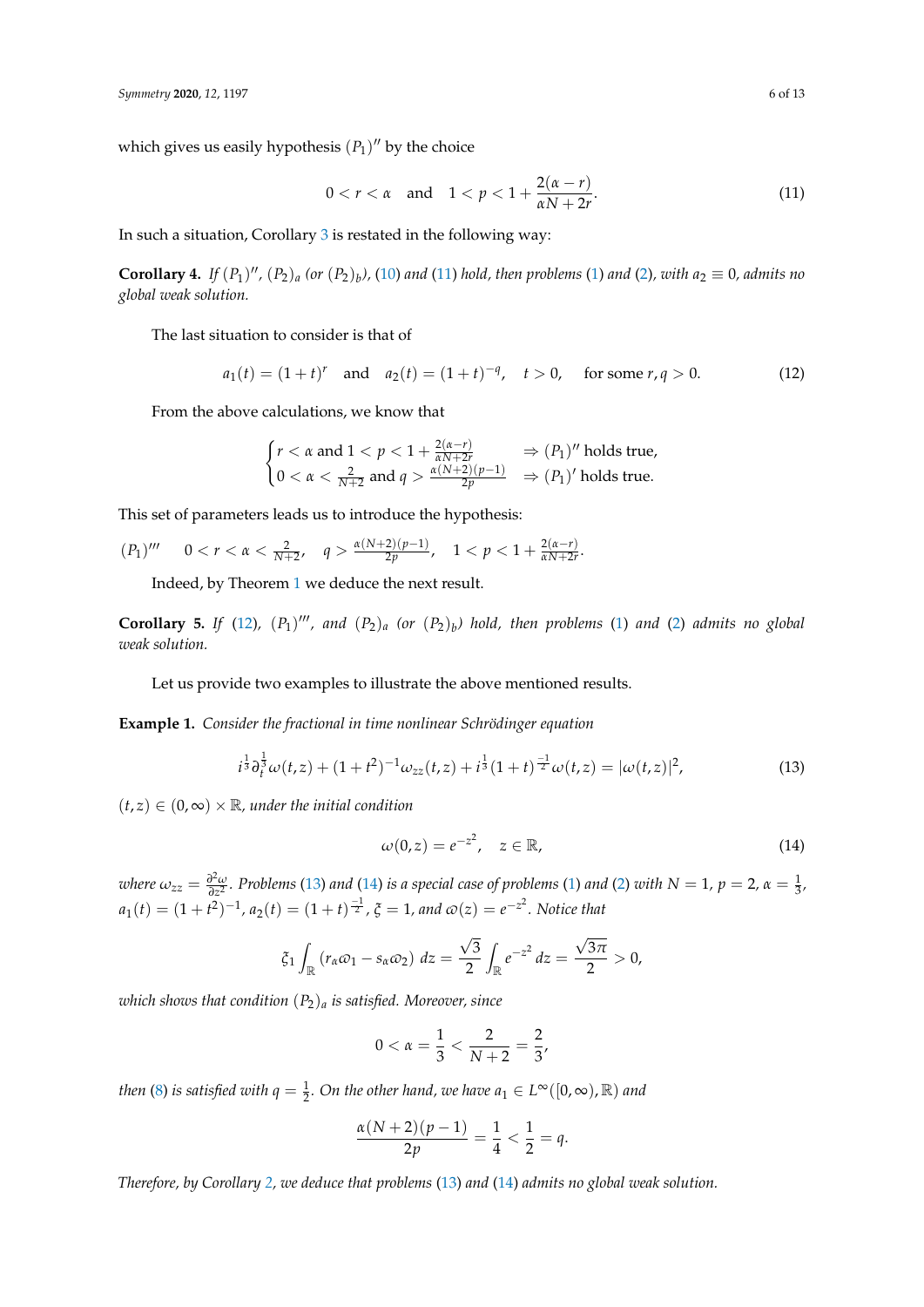**Example 2.** *Consider the fractional in time nonlinear Schrödinger equation*

<span id="page-6-0"></span>
$$
i^{\frac{1}{4}} \partial_t^{\frac{1}{4}} \omega(t, z) + (1+t)^{\frac{1}{8}} \omega_{zz}(t, z) + i^{\frac{1}{4}} (1+t)^{\frac{-1}{19}} \omega(t, z) = i |\omega(t, z)|^{\frac{19}{18}}, \tag{15}
$$

 $(t, z) \in (0, \infty) \times \mathbb{R}^2$ , under the initial condition

<span id="page-6-1"></span>
$$
\omega(0, z) = i e^{-|z|^2}, \quad z \in \mathbb{R}^2.
$$
 (16)

Problems [\(15\)](#page-6-0) and [\(16\)](#page-6-1) is a special case of problems [\(1\)](#page-0-0) and [\(2\)](#page-0-1) with  $N=2$ ,  $p=\frac{19}{18}$ ,  $\alpha=\frac{1}{4}$ ,  $a_1(t)=(1+t)^{\frac{1}{8}}$ ,  $a_2(t) = (1+t)^{\frac{-1}{19}}$ ,  $\xi = i$ , and  $\omega(z) = ie^{-|z|^2}$ . Notice that

$$
\xi_2\int_{\mathbb{R}^2} (r_\alpha\omega_2 + s_\alpha\omega_1) dz = \cos\left(\frac{\pi}{8}\right)\int_{\mathbb{R}^2} e^{-|z|^2} dz = \pi \cos\left(\frac{\pi}{8}\right) > 0,
$$

which shows that condition  $(P_2)_b$  is satisfied. On the other hand, [\(12\)](#page-5-1) is satisfied with  $r=\frac{1}{8}$  and  $q=\frac{1}{19}$ . *Moreover, we have*

$$
0 < r = \frac{1}{8} < \alpha = \frac{1}{4} < \frac{2}{N+2} = \frac{1}{2},
$$
\n
$$
\frac{\alpha(N+2)(p-1)}{2p} = \frac{1}{38} < q = \frac{1}{19}
$$

*and*

$$
1 < p = \frac{19}{18} < 1 + \frac{2(\alpha - r)}{\alpha N + 2r} = \frac{4}{3},
$$

*which show that* (*P*1) <sup>000</sup> *is satisfied. Hence, by Corollary [5,](#page-5-4) we deduce that problems* [\(15\)](#page-6-0) *and* [\(16\)](#page-6-1) *admits no global weak solution.*

## **3. Proof of Theorem [1](#page-3-2)**

In this section we give the complete proof of Theorem [1.](#page-3-2) To construct the nonexistence result by contradiction, we assume that  $\omega \in L_{loc}^{p^-}((0,\infty) \times \mathbb{R}^N, \mathbb{C})$  is a global weak solution to [\(1\)](#page-0-0) and [\(2\)](#page-0-1). Then, we focus on some characteristic truncation and comparison functions required by the Pohozaev nonlinear capacity method in [\[18\]](#page-12-1), and distinguish two cases.

**Proof.**  $(P_1)$  and  $(P_2)_a$  hold.

Hypothesis  $(P_2)_a$ , gives us  $\xi_1 \neq 0$ . So, involving [\(5\)](#page-2-2) for all  $T > 0$  and  $\varphi \in C^2(Q_T, \mathbb{R})$ ,  $\varphi \geq 0$ ,  $\mathrm{supp}_z \varphi \subset \subset \mathbb{R}^N$ , we get the equation

$$
\int_{Q_T} |\omega|^p \varphi \, dz \, dt + \frac{1}{\xi_1} \int_{\mathbb{R}^N} \left( r_\alpha \omega_1 - s_\alpha \omega_2 \right) I_T^{1-\alpha} \varphi(0, z) \, dz
$$
\n
$$
= \frac{1}{\xi_1} \int_{Q_T} \left( -r_\alpha \omega_1 + s_\alpha \omega_2 \right) \left( I_T^{1-\alpha} \varphi \right)_t \, dz \, dt + \frac{1}{\xi_1} \int_{Q_T} a_1(t) \omega_1 \Delta \varphi \, dz \, dt
$$
\n
$$
+ \frac{1}{\xi_1} \int_{Q_T} \left( r_\alpha \omega_1 - s_\alpha \omega_2 \right) a_2(t) \varphi \, dz \, dt,
$$

which yields the following inequality

<span id="page-6-2"></span>
$$
\int_{Q_T} |\omega|^p \varphi \, dz \, dt + \frac{1}{\xi_1} \int_{\mathbb{R}^N} \left( r_\alpha \omega_1 - s_\alpha \omega_2 \right) I_T^{1-\alpha} \varphi(0, z) \, dz
$$
\n
$$
\leq \frac{2}{|\xi_1|} \int_{Q_T} |\omega| |(I_T^{1-\alpha} \varphi)_t| \, dz \, dt + \frac{1}{|\xi_1|} \int_{Q_T} |a_1(t)| |\omega| |\Delta \varphi| \, dz \, dt
$$
\n
$$
+ \frac{2}{|\xi_1|} \int_{Q_T} |\omega| |a_2(t)| \varphi \, dz \, dt. \tag{17}
$$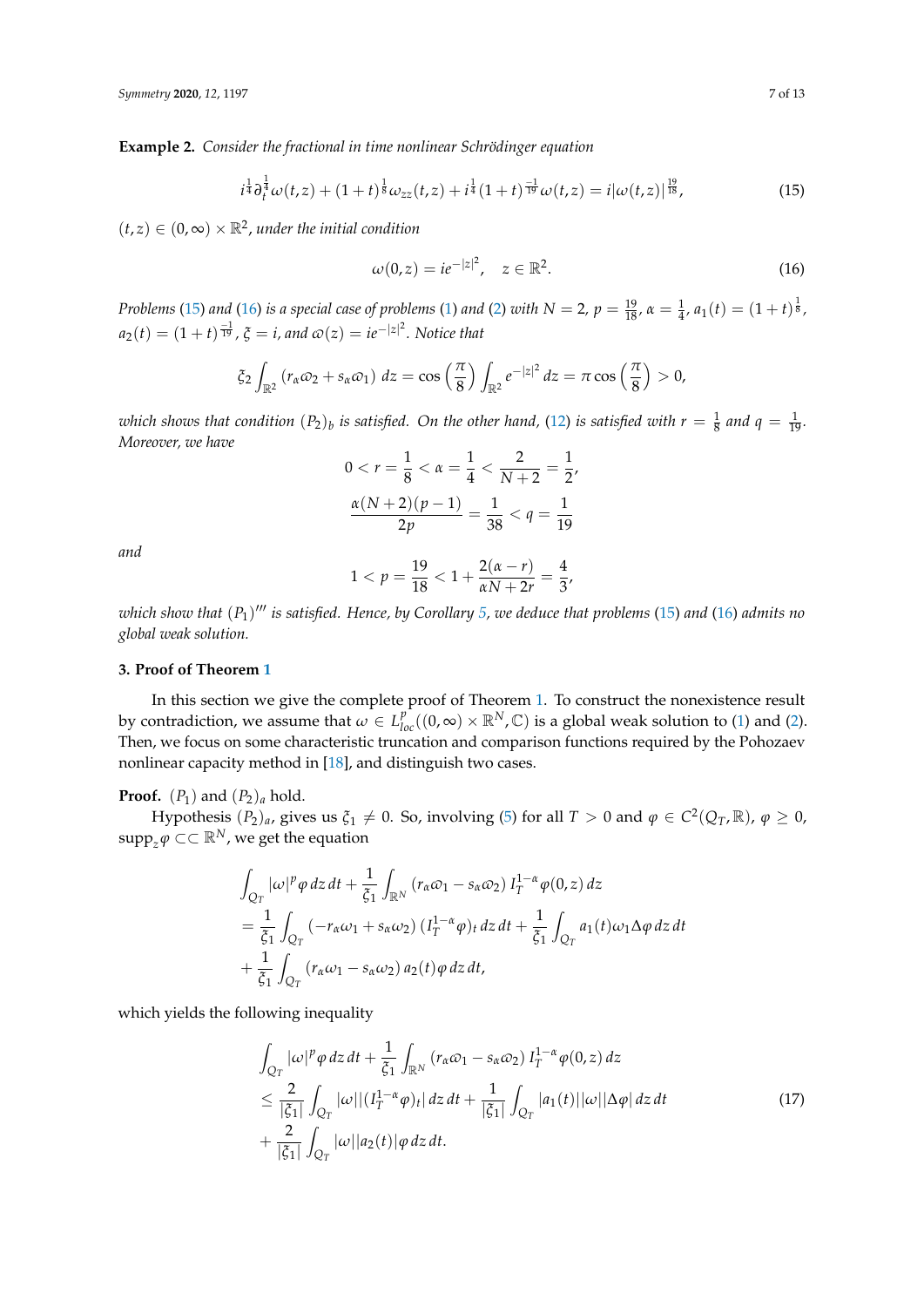Looking at the right-hand side of [\(17\)](#page-6-2), together with the *ε*-Young inequality, choosing  $\varepsilon \in (0, \frac{1}{3})$  and a suitable *C* > 0 changing value from line to line (but not depending on *T*), we have

<span id="page-7-0"></span>
$$
\frac{2}{|\xi_1|} \int_{Q_T} |\omega| |(I_T^{1-\alpha} \varphi)_t| \, dz \, dt \le \varepsilon \int_{Q_T} |\omega|^p \varphi \, dz \, dt + C \int_{Q_T} \varphi^{\frac{-1}{p-1}} |(I_T^{1-\alpha} \varphi)_t|^{\frac{p}{p-1}} \, dz \, dt,\tag{18}
$$

<span id="page-7-1"></span>
$$
\frac{1}{|\xi_1|}\int_{Q_T}|a_1(t)||\omega||\Delta\varphi|\,dz\,dt\leq \varepsilon\int_{Q_T}|\omega|^p\varphi\,dz\,dt+C\int_{Q_T}|a_1(t)|^{\frac{p}{p-1}}\varphi^{\frac{-1}{p-1}}|\Delta\varphi|^{\frac{p}{p-1}}\,dz\,dt,\qquad(19)
$$

<span id="page-7-2"></span>
$$
\frac{2}{|\xi_1|} \int_{Q_T} |\omega| |a_2(t)| \varphi \, dz \, dt \le \varepsilon \int_{Q_T} |\omega|^p \varphi \, dz \, dt + C \int_{Q_T} |a_2(t)|^{\frac{p}{p-1}} \varphi \, dz \, dt. \tag{20}
$$

Combining  $(18)$ ,  $(19)$  and  $(20)$  in the inequality  $(17)$ , we get

$$
(1-3\varepsilon)\int_{Q_T} |\omega|^p \varphi \, dz \, dt + \frac{1}{\xi_1} \int_{\mathbb{R}^N} (r_\alpha \varphi_1 - s_\alpha \varphi_2) I_T^{1-\alpha} \varphi(0, z) \, dz
$$
  
\$\leq C \left( \int\_{Q\_T} \varphi^{\frac{-1}{p-1}} |(I\_T^{1-\alpha} \varphi)\_t|^{\frac{p}{p-1}} \, dz \, dt + \int\_{Q\_T} |a\_1(t)|^{\frac{p}{p-1}} \varphi^{\frac{-1}{p-1}} |\Delta \varphi|^{\frac{p}{p-1}} \, dz \, dt \right\$  
 
$$
+ \int_{Q_T} |a_2(t)|^{\frac{p}{p-1}} \varphi \, dz \, dt \right),
$$

which means

<span id="page-7-3"></span>
$$
\frac{1}{\xi_1} \int_{\mathbb{R}^N} \left( r_\alpha \varpi_1 - s_\alpha \varpi_2 \right) I_T^{1-\alpha} \varphi(0, z) \, dz \le C \left( A_\varphi(T) + B_\varphi(T) + C_\varphi(T) \right), \tag{21}
$$

where we use the following notation, to compact the formula:

$$
A_{\varphi}(T) := \int_{Q_T} \varphi^{\frac{-1}{p-1}} |(I_T^{1-\alpha}\varphi)_t|^{\frac{p}{p-1}} dz dt,
$$
  
\n
$$
B_{\varphi}(T) := \int_{Q_T} |a_1(t)|^{\frac{p}{p-1}} \varphi^{\frac{-1}{p-1}} |\Delta \varphi|^{\frac{p}{p-1}} dz dt,
$$
  
\n
$$
C_{\varphi}(T) := \int_{Q_T} |a_2(t)|^{\frac{p}{p-1}} \varphi dz dt.
$$

To continue the proof we use a suitable cut-off function  $f \in C^{\infty}([0,\infty))$  assuming values in the interval  $[0, 1]$  with

$$
f(\sigma) = \begin{cases} 1 & \text{if } \sigma \in [0,1], \\ 0 & \text{if } 2 \leq \sigma. \end{cases}
$$

Now, we work with the  $C^2(Q_T, \mathbb{R})$ -function  $x(t, z)$  given as

<span id="page-7-4"></span>
$$
x(t,z) = \vartheta(t)w(z), \quad (t,z) \in Q_T, \text{ for } T \gg 1,
$$
 (22)

where

$$
\vartheta(t) = T^{-\ell}(T-t)^{\ell}, \quad t \in [0, T],
$$
  

$$
w(z) = f\left(\frac{|z|^2}{T^{2\rho}}\right)^{\ell}, \quad z \in \mathbb{R}^N.
$$

Here, we need  $\ell \gg 1$  with  $\rho > 0$  to be chosen opportunely.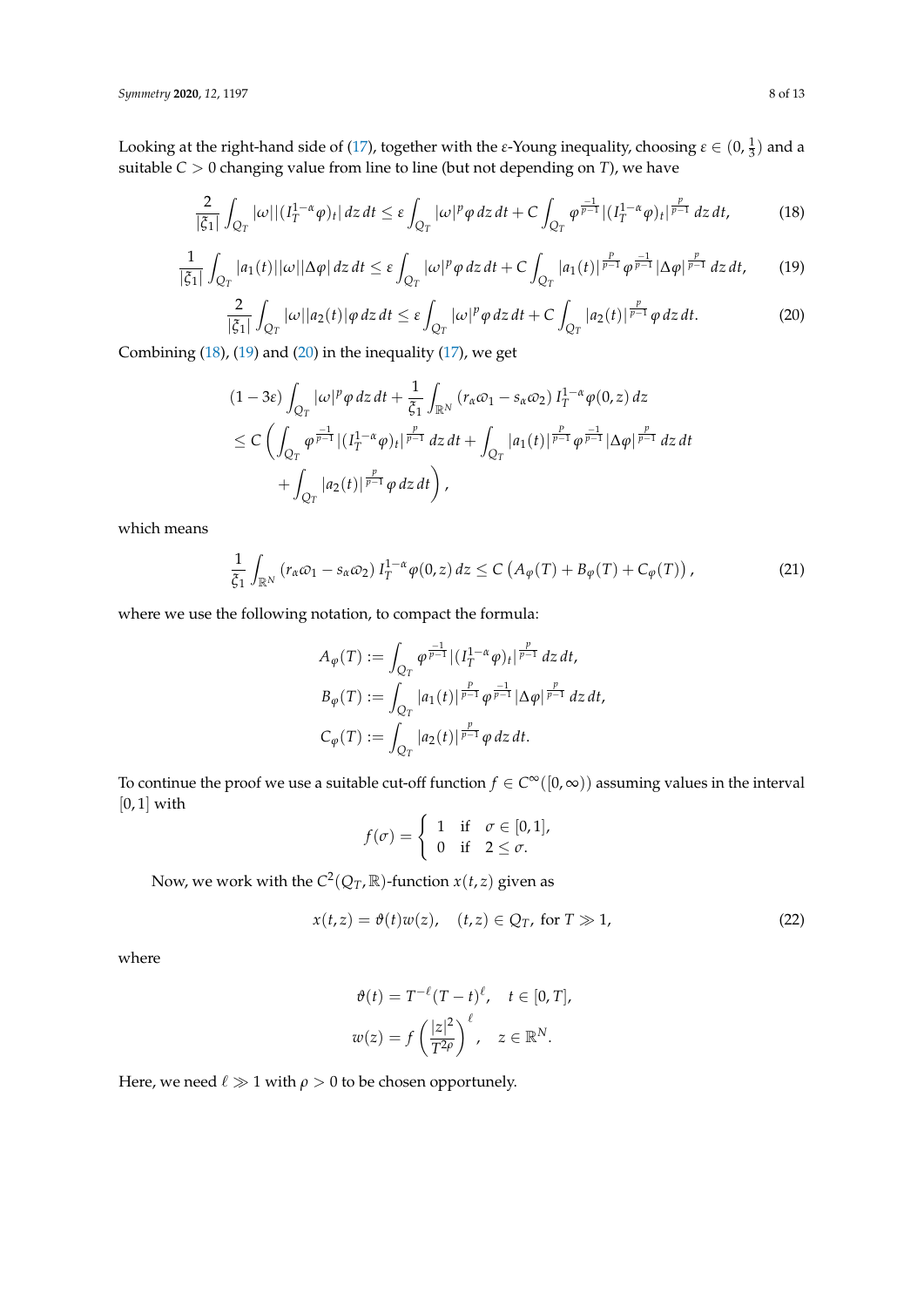Since  $x \geq 0$  and  $\text{supp}_z x \subset \subset \mathbb{R}^N$ , then we can set  $\varphi = x$  in [\(21\)](#page-7-3) to obtain

<span id="page-8-1"></span>
$$
\frac{1}{\xi_1} \int_{\mathbb{R}^N} \left( r_\alpha \varpi_1 - s_\alpha \varpi_2 \right) I_T^{1-\alpha} x(0, z) \, dz \le C \left( A_x(T) + B_x(T) + C_x(T) \right), \, T \gg 1. \tag{23}
$$

The definition of *x* in [\(22\)](#page-7-4) (recall  $t \in [0, T]$  and  $z \in \mathbb{R}^N$ ) leads us to

$$
I_T^{1-\alpha}x(t,z) = w(z)(I_T^{1-\alpha}\vartheta)(t)
$$
  
\n
$$
= w(z)\frac{1}{\Gamma(1-\alpha)}\int_t^T (u-t)^{-\alpha}\vartheta(u) du
$$
  
\n
$$
= w(z)\frac{1}{\Gamma(1-\alpha)}\int_t^T (u-t)^{-\alpha}T^{-\ell}(T-u)^{\ell} du
$$
  
\n
$$
= w(z)\frac{T^{-\ell}}{\Gamma(1-\alpha)}\int_t^T ((T-t)-(T-u))^{-\alpha}(T-u)^{\ell} du
$$
  
\n
$$
= w(z)\frac{T^{-\ell}(T-t)^{-\alpha}}{\Gamma(1-\alpha)}\int_t^T \left(1-\frac{T-u}{T-t}\right)^{-\alpha}(T-u)^{\ell} du.
$$

 $\text{Setting } s = \frac{T - u}{T - t}$  $\frac{1}{T-t}$  and introducing the Beta function

$$
B(u,v)=\frac{\Gamma(u)\Gamma(v)}{\Gamma(u+v)}, \quad u,v>0,
$$

we deduce that

<span id="page-8-0"></span>
$$
I_T^{1-\alpha} x(t, z) = w(z) \frac{T^{-\ell} (T-t)^{-\alpha+\ell+1}}{\Gamma(1-\alpha)} \int_0^1 (1-s)^{-\alpha} s^{\ell} ds
$$
  

$$
= w(z) T^{-\ell} (T-t)^{-\alpha+\ell+1} \frac{B(1-\alpha,\ell+1)}{\Gamma(1-\alpha)}
$$
  

$$
= \frac{\Gamma(\ell+1)}{\Gamma(2+\ell-\alpha)} T^{-\ell} (T-t)^{-\alpha+\ell+1} w(z).
$$
 (24)

If we assume  $t = 0$  in [\(24\)](#page-8-0), then we have

$$
\frac{1}{\xi_1}\int_{\mathbb{R}^N} (r_\alpha\omega_1-s_\alpha\omega_2) I_T^{1-\alpha}x(0,z)\,dz = \frac{\Gamma(\ell+1)}{\Gamma(2+\ell-\alpha)}T^{1-\alpha}\frac{1}{\xi_1}\int_{\mathbb{R}^N} (r_\alpha\omega_1-s_\alpha\omega_2)\,w(z)\,dz,
$$

and hence

<span id="page-8-2"></span>
$$
\frac{1}{\tilde{\zeta}_1} \int_{\mathbb{R}^N} \left( r_\alpha \varpi_1 - s_\alpha \varpi_2 \right) I_T^{1-\alpha} x(0,z) \, dz = C_{\ell,\alpha} T^{1-\alpha} \left[ \frac{1}{\tilde{\zeta}_1} \int_{\mathbb{R}^N} \left( r_\alpha \varpi_1 - s_\alpha \varpi_2 \right) f \left( \frac{|z|^2}{T^{2\rho}} \right)^{\ell} \, dz \right],\tag{25}
$$

where  $C_{\ell,\alpha} = \frac{\Gamma(\ell+1)}{\Gamma(2+\ell-\ell)}$  $\frac{1(e+1)}{\Gamma(2+e-a)}$ . Taking the absolute value, by [\(24\)](#page-8-0) we have

$$
|(I_T^{1-\alpha}x)_t| = \widetilde{C_{\ell,\alpha}} T^{-\ell} (T-t)^{\ell-\alpha} w(z), \quad (t,z) \in Q_T,
$$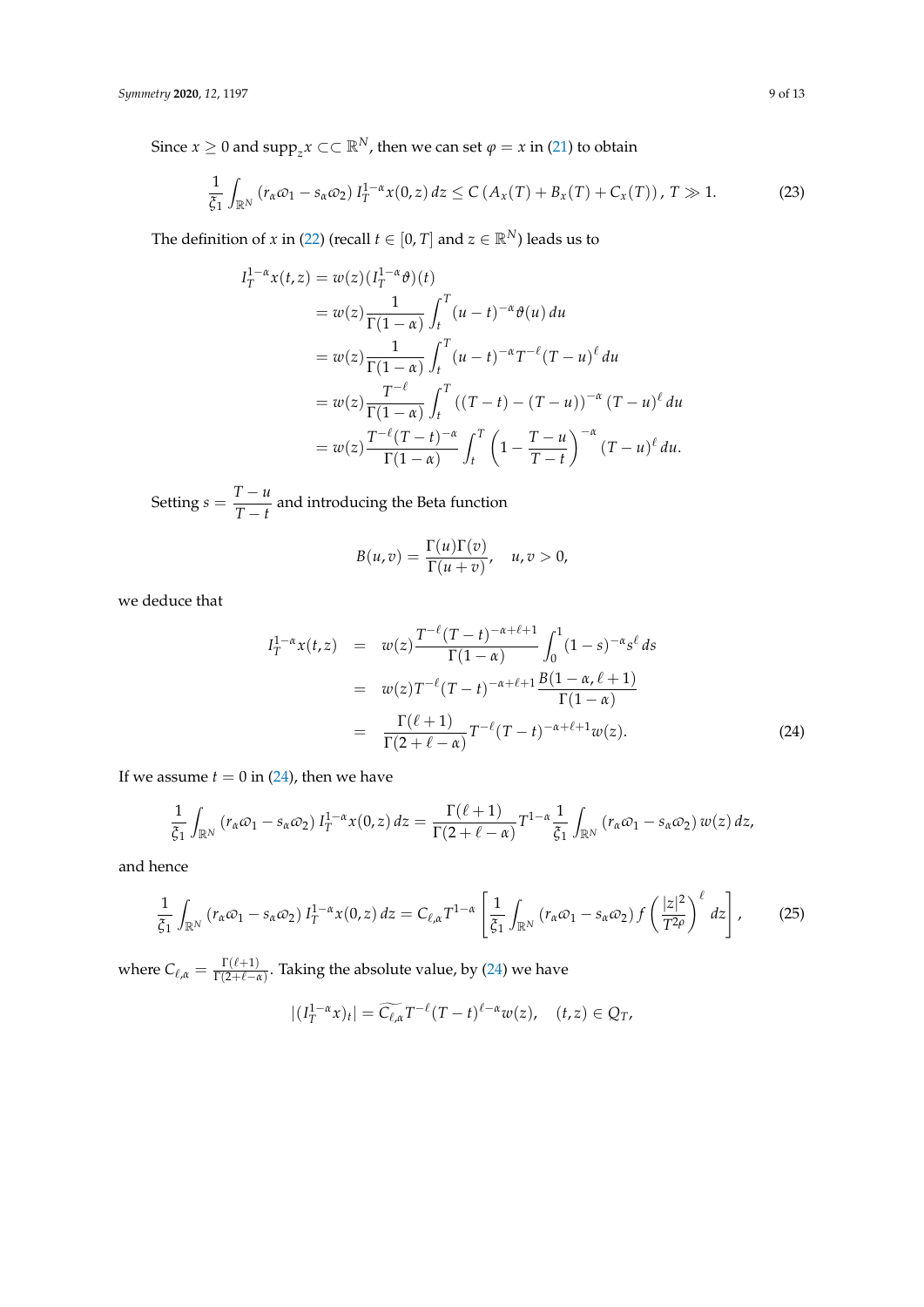where  $C_{\ell,\alpha} = (1 + \ell - \alpha)C_{\ell,\alpha}$ . Using appropriate changes of variables and some manipulations, we get

$$
A_{x}(T) = \int_{Q_{T}} x^{\frac{-1}{p-1}} |(I_{T}^{1-\alpha}x)_{t}|^{\frac{p}{p-1}} dz dt
$$
  
\n
$$
= C \left( T^{-\ell} \int_{0}^{T} (T-t)^{\ell-\frac{\alpha p}{p-1}} dt \right) \left( \int_{\mathbb{R}^{N}} w(z) dz \right)
$$
  
\n
$$
= C \left( T^{-\ell} \int_{0}^{T} (T-t)^{\ell-\frac{\alpha p}{p-1}} dt \right) \left( \int_{\mathbb{R}^{N}} f \left( \frac{|z|^{2}}{T^{2\rho}} \right)^{\ell} dz \right)
$$
  
\n
$$
= C T^{N\rho - \frac{\alpha p}{p-1} + 1} \left( \int_{0}^{1} (1-s)^{\ell-\frac{\alpha p}{p-1}} ds \right) \left( \int_{\mathbb{R}^{N}} f(|y|^{2})^{\ell} dz \right),
$$
  
\n
$$
\Rightarrow A_{x}(T) \leq C T^{N\rho - \frac{\alpha p}{p-1} + 1}.
$$
\n(26)

The definition of  $x$  (see  $(22)$ ) leads us to

<span id="page-9-0"></span>
$$
|\Delta x(t, z)| = \vartheta(t) |\Delta w(z)|
$$
  
=  $\vartheta(t) \left| \Delta f \left( \frac{|z|^2}{T^{2\rho}} \right)^{\ell} \right|$   
 $\leq C \vartheta(t) T^{-2\rho} f \left( \frac{|z|^2}{T^{2\rho}} \right)^{\ell - 2}.$ 

Therefore, one obtains

$$
B_{x}(T) = \int_{Q_{T}} |a_{1}(t)|^{\frac{p}{p-1}} x^{\frac{-1}{p-1}} |\Delta x|^{\frac{p}{p-1}} dz dt
$$
  
\n
$$
\leq C T^{\frac{-2\rho p}{p-1}} \int_{Q_{T}} |a_{1}(t)|^{\frac{p}{p-1}} \vartheta(t) f\left(\frac{|z|^{2}}{T^{2\rho}}\right)^{\ell-\frac{2p}{p-1}} dz dt
$$
  
\n
$$
= C T^{\frac{-2\rho p}{p-1}} \left( \int_{0}^{T} T^{-\ell} (T-t)^{\ell} |f(t)|^{\frac{p}{p-1}} dt \right) \left( \int_{\mathbb{R}^{N}} f\left(\frac{|z|^{2}}{T^{2\rho}}\right)^{\ell-\frac{2p}{p-1}} dz \right)
$$
  
\n
$$
= C T^{\frac{-2\rho p}{p-1} + 1 + N\rho} \left( \int_{0}^{1} (1-s)^{\ell} |a_{1}(Ts)|^{\frac{p}{p-1}} ds \right) \left( \int_{\mathbb{R}^{N}} f(|y|^{2})^{\ell-\frac{2p}{p-1}} dy \right),
$$
  
\n
$$
\Rightarrow B_{x}(T) \leq C T^{\frac{-2\rho p}{p-1} + 1 + N\rho} \int_{0}^{1} |a_{1}(Ts)|^{\frac{p}{p-1}} ds.
$$
\n(27)

Now, we are going to estimate  $C_x(T)$ . Again, using [\(22\)](#page-7-4), we get

<span id="page-9-2"></span><span id="page-9-1"></span>
$$
C_{x}(T) = \int_{Q_{T}} |a(t)|^{\frac{p}{p-1}} x \, dz \, dt
$$
  
\n
$$
= \left( \int_{0}^{T} |a_{2}(t)|^{\frac{p}{p-1}} T^{-\ell} (T-t)^{\ell} \, dt \right) \left( \int_{\mathbb{R}^{N}} f\left(\frac{|z|^{2}}{T^{2\rho}}\right)^{\ell} \, dz \right)
$$
  
\n
$$
= T^{N\rho+1} \left( \int_{0}^{1} (1-s)^{\ell} |a_{2}(Ts)|^{\frac{p}{p-1}} \, ds \right) \left( \int_{\mathbb{R}^{N}} f(|y|^{2})^{\ell} \, dy \right),
$$
  
\n
$$
\Rightarrow C_{x}(T) \leq C T^{N\rho+1} \int_{0}^{1} |a_{2}(Ts)|^{\frac{p}{p-1}} \, ds. \tag{28}
$$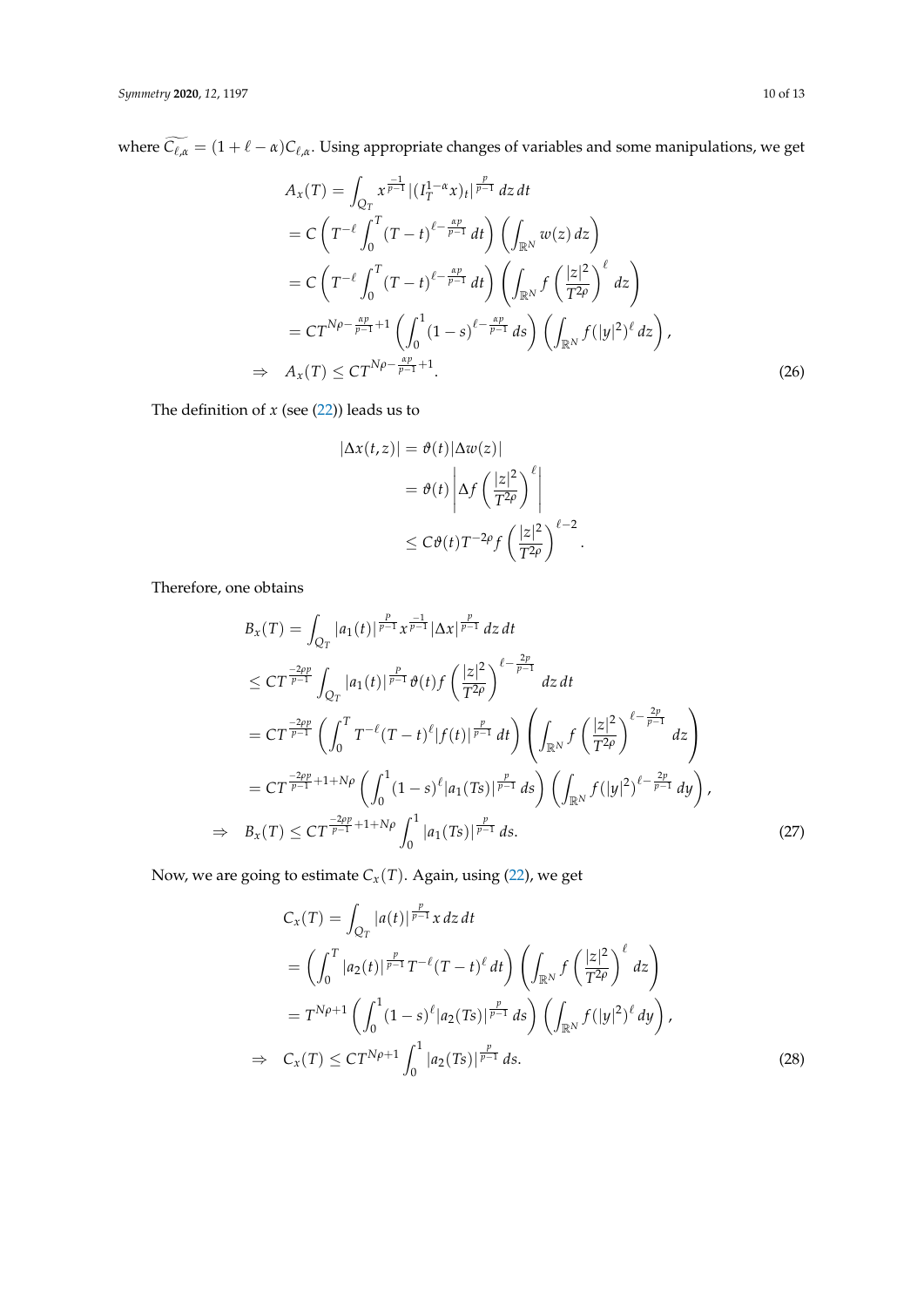The combined effects of [\(23\)](#page-8-1), [\(25\)](#page-8-2), [\(26\)](#page-9-0), [\(27\)](#page-9-1) and [\(28\)](#page-9-2) give us

$$
\frac{1}{\xi_1} \int_{\mathbb{R}^N} \left( r_\alpha \varpi_1 - s_\alpha \varpi_2 \right) f\left( \frac{|z|^2}{T^{2\rho}} \right)^{\ell} dz
$$
\n
$$
\leq C \left( T^{N\rho - \frac{\alpha p}{p-1} + \alpha} + T^{\frac{-2\rho p}{p-1} + \alpha + N\rho} \int_0^1 |a_1(Ts)|^{\frac{p}{p-1}} ds + T^{N\rho + \alpha} \int_0^1 |a_2(Ts)|^{\frac{p}{p-1}} ds \right).
$$

If we choose  $\rho = \frac{\alpha}{2}$ , then the above inequality reduces to

<span id="page-10-0"></span>
$$
\frac{1}{\xi_{1}}\int_{\mathbb{R}^{N}}\left(r_{\alpha}\varpi_{1}-s_{\alpha}\varpi_{2}\right)f\left(\frac{|z|^{2}}{T^{2\rho}}\right)^{\ell}dz
$$
\n
$$
\leq C\left(T^{\alpha\left(\frac{N+2}{2}-\frac{p}{p-1}\right)}+T^{\alpha\left(\frac{N+2}{2}-\frac{p}{p-1}\right)}\int_{0}^{1}|a_{1}(Ts)|^{\frac{p}{p-1}}ds+T^{\alpha\left(\frac{N+2}{2}\right)}\int_{0}^{1}|a_{2}(Ts)|^{\frac{p}{p-1}}ds\right) (29)
$$
\n
$$
=CT^{\alpha\left(\frac{N+2}{2}-\frac{p}{p-1}\right)}+T^{\alpha\left(\frac{N+2}{2}\right)}\left(T^{\frac{-\alpha p}{p-1}}\int_{0}^{1}|a_{1}(Ts)|^{\frac{p}{p-1}}ds+\int_{0}^{1}|a_{2}(Ts)|^{\frac{p}{p-1}}ds\right).
$$

Finally, we pass to the infimum limit as *T* goes to infinity in [\(29\)](#page-10-0), use hypothesis  $(P_1)$ , (recall 1 <  $p < 1 + \frac{2}{N}$ ,  $\omega \in L^1(\mathbb{R}^N, \mathbb{C})$ ), and the dominated convergence theorem, then we have

$$
\frac{1}{\xi_1}\int_{\mathbb{R}^N}\left(r_\alpha\omega_1-s_\alpha\omega_2\right)\,dz<0,
$$

which contradicts hypothesis  $(P_2)_a$ .  $\Box$ 

**Proof.**  $(P_1)$  and  $(P_2)_b$  hold.

We note that

 $\omega \in L_{loc} ^p((0,\infty )\times \mathbb{R}^N ,\mathbb{C})$  is a global weak solution to [\(1\)](#page-0-0) and [\(2\)](#page-0-1),  $\Rightarrow v = -i\omega$  is a global weak solution to [\(6\)](#page-2-3) and [\(7\)](#page-2-4) (by Remark [1-](#page-2-5)(ii)).

Now, the existence of no global weak solution to auxiliary problem [\(6\)](#page-2-3) and [\(7\)](#page-2-4) can be established by contradiction, on the same lines of the proof of previous Case 1, with hypothesis  $(P_2)_a$  in the form

$$
(\widetilde{P}_2)_a \quad \widetilde{\xi}_1 \int_{\mathbb{R}^N} \left( r_\alpha \widetilde{\omega}_1 - s_\alpha \widetilde{\omega}_2 \right) dz > 0.
$$

Finally, we point out that

$$
\begin{cases}\n\tilde{\xi} = -i\xi & \Rightarrow \quad \tilde{\xi}_1 = \xi_2, \\
\tilde{\omega} = -i\omega & \Rightarrow \quad \tilde{\omega}_2 = -\omega_1.\n\end{cases}
$$

We conclude that  $(\widetilde{P}_2)_a$  and  $(P_2)_b$  are equivalent.

In both the cases, we can exclude the existence of a global weak solution to problems [\(1\)](#page-0-0) and [\(2\)](#page-0-1).  $\square$ 

#### **4. Conclusions**

The interest for nonlinear Schrödinger equations is dictated by various applications in physics. Two important directions of research are aimed to prove:

- Existence and nonexistence (blow-up) results of global weak solutions.
- Improve the analysis of the regularity and asymptotic behavior of solutions.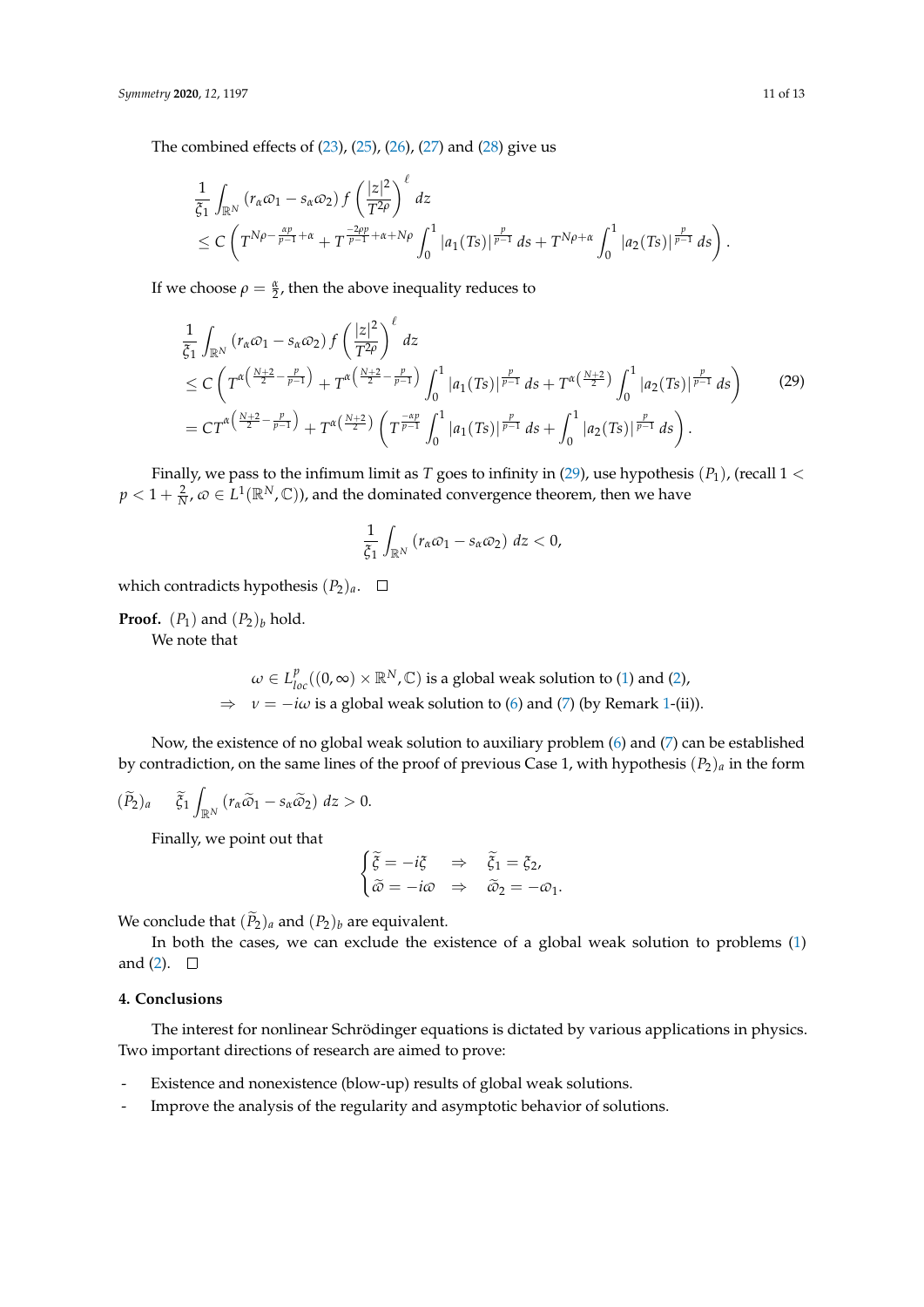The existing literature provides some basic approaches and other useful tools to develop a full analysis of the dynamical properties of specific classes of nonlinear Schrödinger equations. The fractional in time nonlinear Schrödinger equation provides us with a general point of view on the relationship between the effects of absorption and dispersion terms, in optical soliton systems evolving over Lévy trajectories. This subject may be relevant for the approximate and exact controllability of certain nonlinear equations and their solutions. Here, we obtained the nonexistence of global weak solutions to problems [\(1\)](#page-0-0) and [\(2\)](#page-0-1), adopting the Pohozaev nonlinear capacitary method. Consequently, we discussed in details some particular choices of absorption and dispersion terms, also with the help of examples.

**Author Contributions:** All authors contributed equally to this work. All authors have read and agreed to the published version of the manuscript.

**Funding:** The first author is supported by Researchers Supporting Project number (RSP-2020/57), King Saud University, Riyadh, Saudi Arabia.

**Conflicts of Interest:** The authors declare no conflict of interest.

#### **References**

- <span id="page-11-0"></span>1. Buckmaster, T.; Germain, P.; Hani, Z.; Shatah, J. Effective dynamics of the nonlinear Schrödinger equation on large domains. *Commun. Pure Appl. Anal.* **2018**, *71*, 1407–1460. [\[CrossRef\]](http://dx.doi.org/10.1002/cpa.21749)
- <span id="page-11-1"></span>2. Rego-Monteiro, M.A. Generalized nonlinear Schrödinger equation: Conservation of energy and solitary-wave solutions. *J. Math. Phys.* **2020**, *61*, 052101. [\[CrossRef\]](http://dx.doi.org/10.1063/5.0006799)
- <span id="page-11-2"></span>3. Zhuo, R.; Li, Y. Nonexistence and symmetry of solutions for Schrödinger systems involving fractional Laplacian. *Discrete Contin. Dyn. Syst.* **2019**, *39*, 1595–1611. [\[CrossRef\]](http://dx.doi.org/10.3934/dcds.2019071)
- <span id="page-11-3"></span>4. Peng, C.; Zhao, D. Global existence and blowup on the energy space for the inhomogeneous fractional nonlinear Schrödinger equation. *Discrete Contin. Dyn. Syst. Ser. B* **2019**, *24*, 3335–3356. [\[CrossRef\]](http://dx.doi.org/10.3934/dcdsb.2018323)
- <span id="page-11-4"></span>5. Hoshino, G. Asymptotic behavior for solutions to the dissipative nonlinear Scrödinger equations with the fractional Sobolev space. *J. Math. Phys.* **2019**, *60*, 111504. [\[CrossRef\]](http://dx.doi.org/10.1063/1.5125161)
- <span id="page-11-5"></span>6. Serkin, V.N.; Hasegawa, A. Novel soliton solutions of the nonlinear Schrödinger equation model. *Phys. Rev. Lett.* **2000**, *85*, 4502–4505. [\[CrossRef\]](http://dx.doi.org/10.1103/PhysRevLett.85.4502) [\[PubMed\]](http://www.ncbi.nlm.nih.gov/pubmed/11082581)
- <span id="page-11-6"></span>7. Ikeda, M.; Wakasugi, Y. Small data blow-up of L<sup>2</sup>-solution for the nonlinear Schrödinger equation without gauge invariance. *Diff. Int. Equ.* **2013**, *26*, 1275–1285.
- <span id="page-11-7"></span>8. Ikeda, M.; Inui, T. Small data blow-up of *L* <sup>2</sup> or *H*1–solution for the semilinear Schrödinger equation without gauge invariance. *J. Evol. Equ.* **2015**, *15*, 1–11. [\[CrossRef\]](http://dx.doi.org/10.1007/s00028-015-0273-7)
- <span id="page-11-8"></span>9. Kilbas, A.; Srivastava, H.; Trujillo, J. *Theory and Applications of Fractional Differential Equations*; North-Holland Mathematics Studies; North-Holland: New York, NY, USA, 2006.
- <span id="page-11-9"></span>10. Samko, S.; Kilbas, A.; Marichev, O. *Fractional Integrals and Derivatives: Theory and Applications*; Gordon and Breach: London, UK, 1993.
- <span id="page-11-10"></span>11. Zhang, Q.; Sun, H.R.; Li, Y. The nonexistence of global solutions for a time fractional nonlinear Schrödinger equation without gauge invariance. *Appl. Math. Lett.* **2017**, *64*, 119–124. [\[CrossRef\]](http://dx.doi.org/10.1016/j.aml.2016.08.017)
- <span id="page-11-11"></span>12. Fino, A.Z.; Dannawi, I.; Kirane, M. Blow-up of solutions for semilinear fractional Schrödinger equations. *J. Integral Equ. Appl.* **2018**, *30*, 67–80. [\[CrossRef\]](http://dx.doi.org/10.1216/JIE-2018-30-1-67)
- <span id="page-11-12"></span>13. Ionescu, A.; Pusateri, F. Nonlinear fractional Schrödinger equations in one dimension. *J. Funct. Anal.* **2014**, *266*, 139–176. [\[CrossRef\]](http://dx.doi.org/10.1016/j.jfa.2013.08.027)
- <span id="page-11-13"></span>14. Kirane, M.; Nabti, A. Life span of solutions to a nonlocal in time nonlinear fractional Schrödinger equation. *Z. Angew. Math. Phys.* **2015**, *66*, 1473–1482. [\[CrossRef\]](http://dx.doi.org/10.1007/s00033-014-0473-y)
- <span id="page-11-14"></span>15. Li, M.; Ding, X.; Xu, Q. Non-polynomial spline method for the time-fractional nonlinear Schrödinger equation. *Adv. Differ. Equ.* **2018**, *2018*, 318. [\[CrossRef\]](http://dx.doi.org/10.1186/s13662-018-1743-3)
- <span id="page-11-15"></span>16. Shi, Y.; Ma, Q.; Ding, X. A new energy-preserving scheme for the fractional Klein-Gordon-Schrödinger equations. *Adv. Appl. Math. Mech.* **2019**, *11*, 1219–1247.